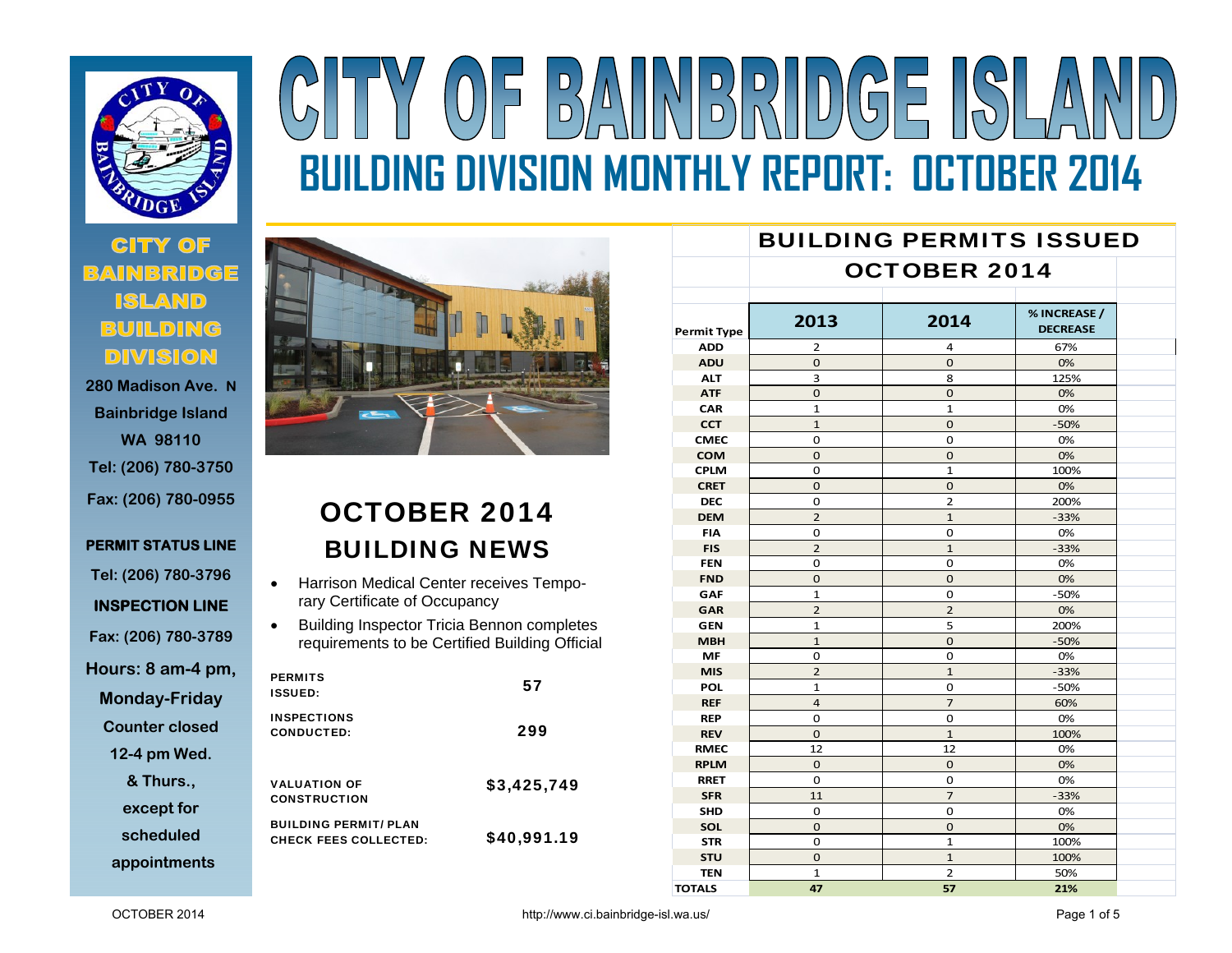| <b>Permit Type</b>                  | <b>Permit Number</b> | <b>Applicant</b>                                       | <b>Project Description</b>                                                                                     | <b>Project Address</b>                      | <b>Date Issued</b> | <b>Valuation</b> |
|-------------------------------------|----------------------|--------------------------------------------------------|----------------------------------------------------------------------------------------------------------------|---------------------------------------------|--------------------|------------------|
| Addition                            | <b>BLD20205</b>      | <b>THOMPSON GREGORY A &amp;</b><br><b>BRISTOW JOAN</b> | Construct 1,436 sq. ft. Addition to existing 682 sq. ft.<br><b>SFR</b>                                         | 5646 NE FREY AVE 10/03/2014                 |                    | \$223,312.36     |
| Addition                            | BLD20284             | 2ATARA DESIGN BUILD LLC                                | 464 studio addition above garage, reroof of existing<br>structure, plus 161 deck                               | 975 LOVELL AVE<br><b>NW</b>                 | 10/14/2014         | \$75,561.79      |
| Addition                            | <b>BLD20293</b>      | <b>JACKSON, CHRISTINE</b>                              | Adding 625 sq. ft. for new Master Bedroom. Some<br>interior alterations also.                                  | 690 Lovell Ave NW                           | 10/24/2014         | \$107,261.09     |
| Addition                            | <b>BLD20408</b>      | AHEARNE THOMAS & MARY<br><b>BETH</b>                   | Adding 777 sq. ft. on 1st floor and decks.                                                                     | <b>12960 NORTH</b><br><b>MADISON AVE NE</b> | 10/31/2014         | \$54,224.78      |
| <b>Addition Total:4</b>             |                      |                                                        |                                                                                                                |                                             |                    | \$460,360.02     |
| Alteration                          | <b>BLD20394</b>      | <b>MACFERRAN KATHLEEN D</b>                            | Adding Toilet & Washbasin in existing closet under<br>stairs.                                                  | 472 GROW AVE<br><b>NW</b>                   | 10/06/2014         | \$5,000.00       |
| Alteration                          | BLD20340             | OLSON, RONALD & CATHERINE<br><b>CALVERT</b>            | Remodel of existing SFR. Remove and Replace<br>existing 274 sq. ft. Deck.                                      | 10079 NE Valley Rd 10/07/2014               |                    | \$65,000.00      |
| Alteration                          | BLD20307             | RUSSELL, BRIAN                                         | Remodel of existing 3 bedroom SFR. Adding new<br>317 sq. ft. covered porch and a 195 sq. ft. covered<br>porch. | 5479 NEW<br>SWEDEN AVE NE                   | 10/08/2014         | \$125,000.00     |
| Alteration                          | <b>BLD20402</b>      | <b>BAINBRIDGE ISLAND CITY OF</b>                       | Remove existing 5 ft wide x 7 ft high section of wall                                                          | 370 Brien Dr SE                             | 10/10/2014         | \$700.00         |
| Alteration                          | BLD20358             | PURDY LINDA W & VERNON J                               | Extend roof to cover the existing deck-over-living-<br>space just outside of the master bedroom.               | 177B Wallace Way<br><b>NE</b>               | 10/14/2014         | \$4,700.00       |
| Alteration                          | BLD20359             | BORNE, SUSAN                                           | Extend roof to cover the existing deck-over-living-<br>space just outside of the master bedroom.               | 177A Wallace Way<br><b>NE</b>               | 10/14/2014         | \$4,700.00       |
| Alteration                          | BLD20413             | <b>BLACKWELL LAURA</b>                                 | Expand bedroom over existing deck                                                                              | 183 B Wallace Way                           | 10/27/2014         | \$7,697.75       |
| Alteration                          | BLD20414             | <b>JOSSLIN VICTORIA C</b>                              | Extending roof over existing 2nd story deck                                                                    | 183 A Wallace Way                           | 10/27/2014         | \$4,371.35       |
| <b>Alteration Total: 8</b>          |                      |                                                        |                                                                                                                |                                             |                    | \$217,169.10     |
| Carport                             | BLD20338             | Lawson, Karen                                          | Moving existing carport from parcel #092502-3-014-<br>2004 to adjoining lot                                    | 11810 Olympic<br>Terrace Ave.               | 10/08/2014         | \$4,500.00       |
| <b>Carport Total: 1</b>             |                      |                                                        |                                                                                                                |                                             |                    | \$4,500.00       |
| <b>Commercial Plumbing</b>          | BLD20053PLM          | PBPBS LLC                                              | Deferred Mechanical/Plumbing submittal for gym                                                                 | 7880 Pitts Path Ln<br><b>NE</b>             | 10/28/2014         |                  |
| <b>Commercial Plumbing Total: 1</b> |                      |                                                        |                                                                                                                |                                             |                    | \$0.00           |
| Deck                                | BLD20362             | HERB JOSEPH R & AIMEE                                  | Expanding existing deck by 278 sq. ft.                                                                         | 455 SEED PATH<br><b>NW</b>                  | 10/06/2014         | \$5,879.70       |
| <b>Deck</b>                         | BLD20383             | <b>COLE CLIFFORD &amp; ELIZABETH</b>                   | Replace deck and steps with new.                                                                               | 682 Winslow Way                             | 10/09/2014         | \$2,000.00       |
| Deck Total: 2                       |                      |                                                        |                                                                                                                |                                             |                    | \$7,879.70       |
| Demolition                          | BLD20425             | <b>DENK BARBARA I TRUSTEE</b>                          | Demolition of house built in 1947                                                                              | 3900 PLEASANT<br><b>BEACH DR NE</b>         | 10/31/2014         |                  |
| <b>Demolition Total: 1</b>          |                      |                                                        |                                                                                                                |                                             |                    | \$0.00           |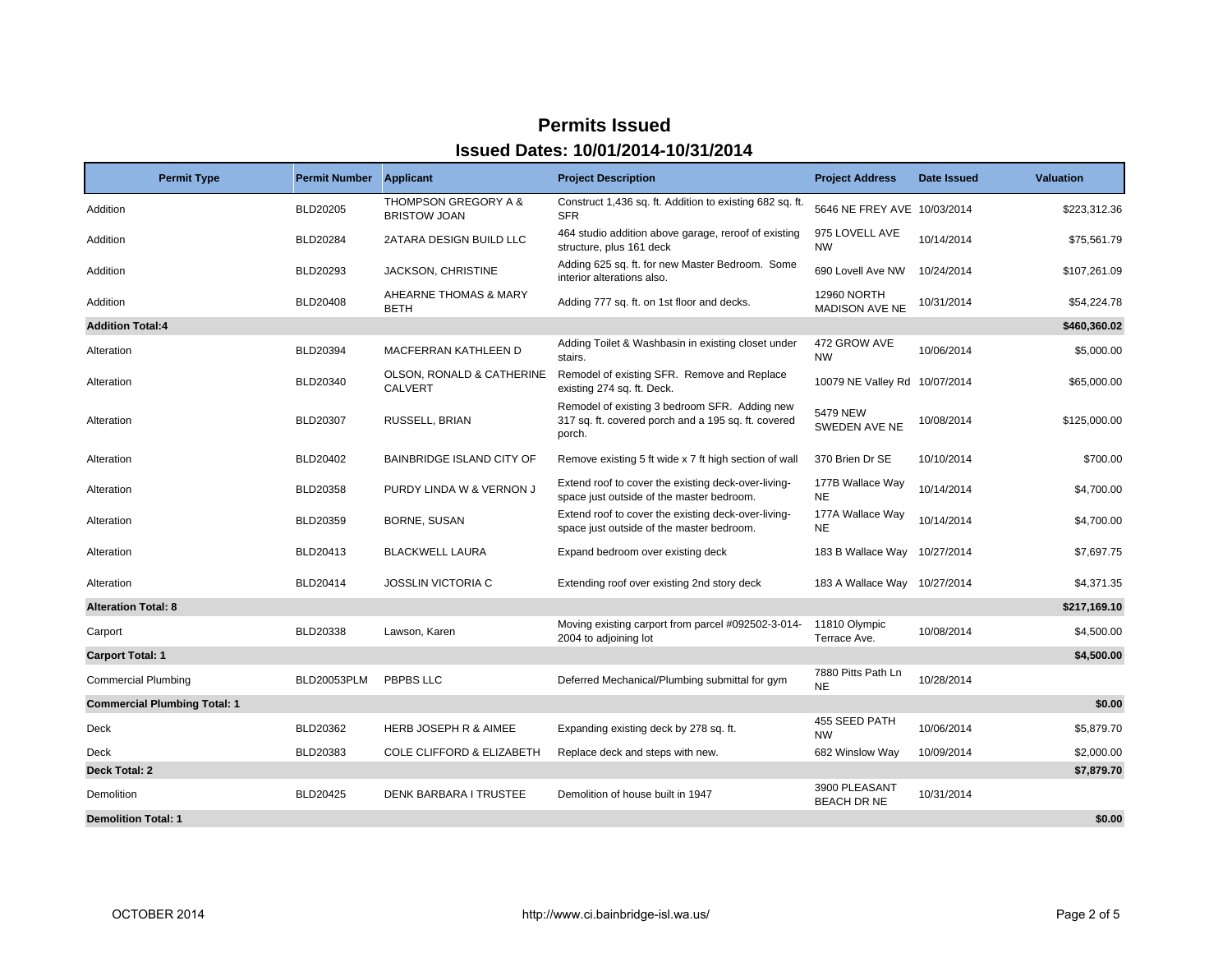| <b>Permit Type</b>            | <b>Permit Number</b> Applicant |                                                 | <b>Project Description</b>                                                               | <b>Project Address</b>                      | Date Issued | <b>Valuation</b> |
|-------------------------------|--------------------------------|-------------------------------------------------|------------------------------------------------------------------------------------------|---------------------------------------------|-------------|------------------|
| <b>Fire Sprinkler System</b>  | BLD20256                       | ST BARNABAS EPISCOPAL<br><b>CHURCH</b>          | Fire Sprinkler Retorfit for existing system.                                             | 1187 WYATT WAY<br><b>NW</b>                 | 10/03/2014  | \$77,757.00      |
| Fire Sprinker System Total: 1 |                                |                                                 |                                                                                          |                                             |             | \$77,757.00      |
| Garage                        | BLD20215                       | <b>GOSNEY DANA F &amp; CARLEEN M</b>            | Building a new 860 sq. ft. garage with 540 sq. ft. of<br>Heated Storage/Office.          | 3290 CRYSTAL<br><b>SPRINGS DR NE</b>        | 10/01/2014  | \$138,599.60     |
| Garage                        | BLD20341GAR                    | OLSON, RONALD & CATHERINE<br><b>CALVERT</b>     | New 480 sq. ft. garage.                                                                  | 10079 NE Valley Rd 10/14/2014               |             |                  |
| <b>Garage Total: 2</b>        |                                |                                                 |                                                                                          |                                             |             | \$138,599.60     |
| Generator                     | BLD20397                       | CO                                              | WASHINGTON WATER SERVICE Installing a new 60 Hz kW Generator and a 500<br>gallon LP Tank | P. O. Box 336                               | 10/06/2014  |                  |
| Generator                     | BLD20398                       | WILLOTT D J                                     | Installing new 500 gallon LP Tank & 12 kW<br>Generator.                                  | 359 Gideon Ln NW                            | 10/09/2014  |                  |
| Generator                     | BLD20415                       | <b>BURKARD, TRENT &amp;</b><br><b>CHARLOTTE</b> | Moving existing 250 gallon LP Tank for new 20kW<br>Generator                             | 7805 NE<br><b>LEDGESTONE</b><br><b>LOOP</b> | 10/20/2014  |                  |
| Generator                     | BLD20431                       | CHUANG AMY & LU CHOI                            | Installing a new 7 kW LP backup Generator                                                | 7811 NE<br>LEDGESTONE<br><b>LOOP</b>        | 10/28/2014  |                  |
| Generator                     | BLD20432                       | <b>GARTRELL JAMES R</b>                         | Installing a new 8 kW LP Generator.                                                      | 1981 NE WILLOW<br>AVE                       | 10/28/2014  |                  |
| <b>Generator Total: 5</b>     |                                |                                                 |                                                                                          |                                             |             | \$0.00           |
| Miscellaneous                 | <b>BLD18106MIS</b>             | PEIRANO, JOHN R & SHAWNEE L Stairs to Beach.    |                                                                                          | 10422 NE Country<br>Club Rd.SFR Lot D       | 10/01/2014  | \$4,000.00       |
| <b>Miscellaneous Total: 1</b> |                                |                                                 |                                                                                          |                                             |             | \$4,000.00       |
| Re-Roof                       | BLD20386                       | HANLEY CONSTRUCTION                             | Reroof of 33 squares                                                                     | 7433 NE ABIES DR 10/07/2014                 |             | \$3,630.00       |
| Re-Roof                       | BLD20400                       | MURDOCH ANDREW W & CLYDE<br>P                   | Installing approx. 10 squares for BARN Only.                                             | 13690 SUNRISE DR<br><b>NE</b>               | 10/14/2014  | \$1,100.00       |
| Re-Roof                       | <b>BLD20401</b>                | <b>GOLDTHWAIT JOHN</b>                          | Reroof approx. 41 squares for SFR.                                                       | 9070 NE SPARGUR<br>LOOP RD                  | 10/14/2014  | \$4,510.00       |
| Re-Roof                       | BLD20409                       | BAINBRIDGE ISLAND HS ADMIN<br>& ORDWAY ELEM     | Reroof approx. 35 squares on Portable.                                                   | 8555 Madison Ave N 10/16/2014               |             | \$3,850.00       |
| Re-Roof                       | BLD20418                       | <b>MURPHY MARILYN T</b>                         | Reroof of approx 25 squares for SFR                                                      | 3010 Pleasant<br>Beach Dr NE                | 10/20/2014  | \$2,750.00       |
| Re-Roof                       | <b>BLD20422</b>                | TRENT RICHARD D &<br><b>MARGARET G</b>          | Reroof of approx. 50 squares for SFR                                                     | 5330 McDonald Ave<br><b>NE</b>              | 10/23/2014  | \$5,500.00       |
| Re-Roof                       | BLD20427                       | <b>ROBERTS OK &amp; DAUGHTERS</b><br><b>LLC</b> | Reroof 38 squares.                                                                       | 194 Winslow Way                             | 10/27/2014  | \$4,180.00       |
| <b>Re-Roof Total: 7</b>       |                                |                                                 |                                                                                          |                                             |             | \$25,520.00      |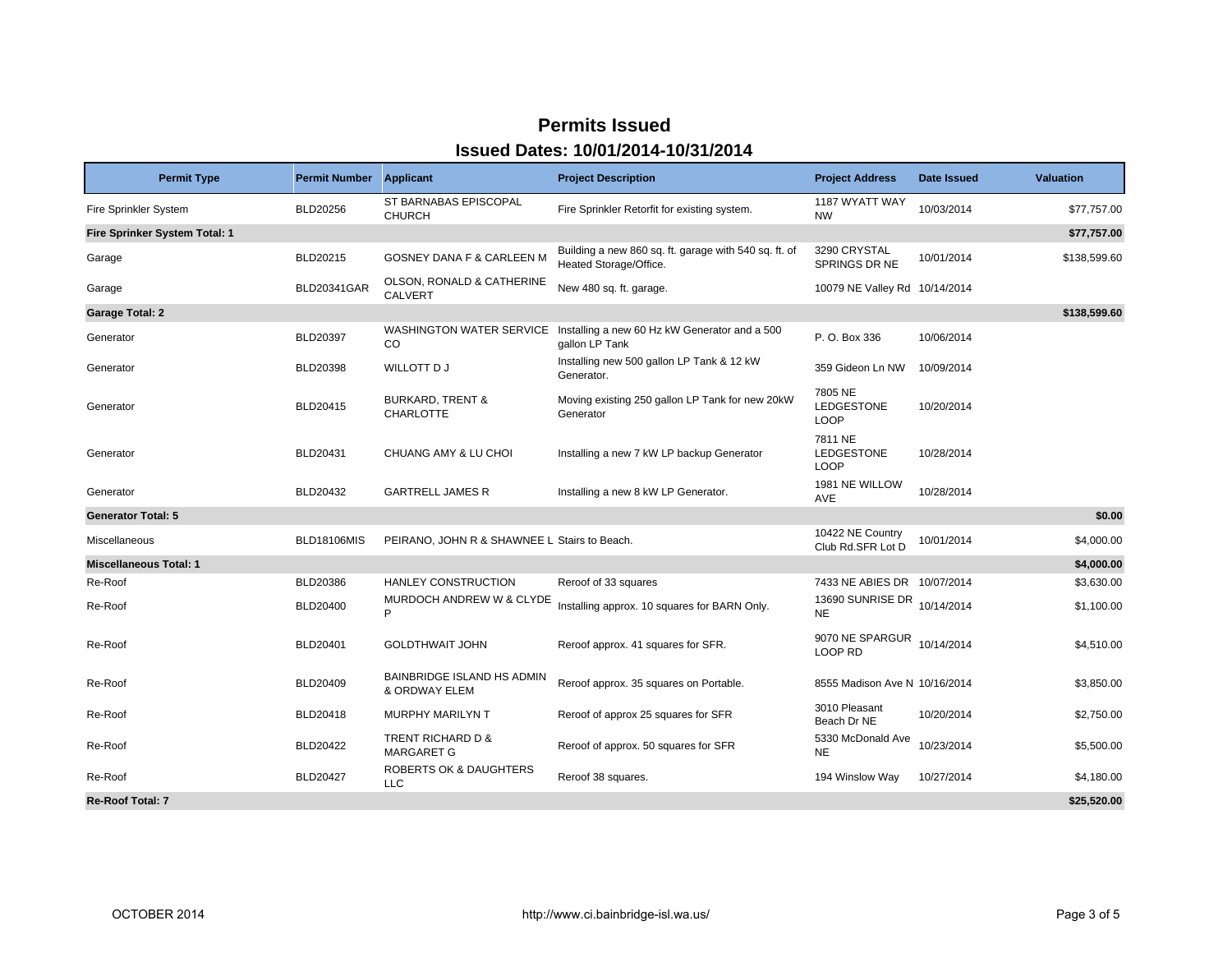| <b>Permit Type</b>                      | <b>Permit Number Applicant</b> |                                                           | <b>Project Description</b>                                                                                                             | <b>Project Address</b>           | Date Issued | <b>Valuation</b> |
|-----------------------------------------|--------------------------------|-----------------------------------------------------------|----------------------------------------------------------------------------------------------------------------------------------------|----------------------------------|-------------|------------------|
| Revision to an Issued Permit            | BLD19032REV-1                  | STEYER, MARTIN & MOLLEY<br><b>PATRICIA</b>                | Added Steel Moment Frame. New sheets A2.3,<br>A3.2, A4.7 and S5.0                                                                      | 179 WOOD AVE<br>SW               | 10/23/2014  | \$275,000.00     |
| <b>Revisions Total: 1</b>               |                                |                                                           |                                                                                                                                        |                                  |             | \$275,000.00     |
| <b>Residential Mechanical</b>           | BLD20390                       | SCHNEIDERMAN TODD E                                       | Install heat pump system                                                                                                               | 14874 SIVERTSON<br>RD NE         | 10/03/2014  |                  |
| <b>Residential Mechanical</b>           | BLD20392                       | HEALD CANDEE L & RICHARD W replace furnace with heat pump |                                                                                                                                        | 15961 Euclid Ave<br><b>NE</b>    | 10/03/2014  |                  |
| <b>Residential Mechanical</b>           | BLD20396                       | Gutteridge, Michael & Castillo,<br>Wendy                  | Installing new wood stove in living room.                                                                                              | 9086 MORGAN RD<br><b>NE</b>      | 10/06/2014  |                  |
| <b>Residential Mechanical</b>           | BLD20399                       | <b>GAUBERT LEE J &amp; ROSE SEITZ</b><br><b>TRUSTEES</b>  | Installing new Heat Pump to replace existing<br>furnace.                                                                               | 11167 Mandus<br>Olson Rd NE      | 10/10/2014  |                  |
| <b>Residential Mechanical</b>           | BLD20405                       | A                                                         | ZIMMERMAN SUSAN M & WAYNE Replace existing furnance with new Heat Pump<br>system.                                                      | 1825 SAKAI<br>VILLAGE LOOP NE    | 10/13/2014  |                  |
| <b>Residential Mechanical</b>           | BLD20406                       | DROKE MICHAEL W &<br><b>MARGARET M</b>                    | Remove and Replace existing Heat Pump                                                                                                  | 8347 NE SUMANEE<br><b>PL</b>     | 10/14/2014  |                  |
| <b>Residential Mechanical</b>           | <b>BLD20420</b>                | MALONE BARRY A                                            | Install furnace and hot water tank                                                                                                     | 494 Cosgrove St<br><b>NW</b>     | 10/21/2014  |                  |
| <b>Residential Mechanical</b>           | BLD20423                       | MILLER CAROLYN R                                          | Installing new Heat Pump                                                                                                               | 10095 MANITOU<br>BEACH DR NE     | 10/23/2014  |                  |
| <b>Residential Mechanical</b>           | BLD20429                       |                                                           | HEYLEN JEANETTE S & DAVID E Remove & Replace existing Heat Pump.                                                                       | 725 BEAVER BEND<br><b>ST</b>     | 10/27/2014  |                  |
| <b>Residential Mechanical</b>           | BLD20433                       | MARGUERITE FOUNDATION                                     | Install new 120 Gallon LP Tank and new LP<br>Fireplace.                                                                                | 1855 Edna PI NW                  | 10/29/2014  |                  |
| Residential Mechanical                  | BLD20435                       | <b>KRETZ DONALD A</b>                                     | Remove/Replace existing Heat Pump outdoor<br>system.                                                                                   | 1645 JEANETTE PL<br><b>NW</b>    | 10/30/2014  |                  |
| Residential Mechanical                  | BLD20430                       | ULEHLA DEREK J & AMANDA T                                 | Install new Residential Furnace system.                                                                                                | 4157 Point White Dr<br><b>NE</b> | 10/30/2014  |                  |
| <b>Residential Mechanical Total: 12</b> |                                |                                                           |                                                                                                                                        |                                  |             | \$0.00           |
| Single Family Residence                 | <b>BLD20250</b>                | ADAMSON JOEL W & ANNE V                                   | Building a 3,822 sq. ft. home with 2,734 sq. ft. 1st<br>floor, a 848 sq. ft. garage and 240 sq. ft. of covered<br>porches.             | 9771 NE VALLEY<br><b>RD</b>      | 10/02/2014  | \$481,035.54     |
| Single Family Residence                 | <b>BLD20174</b>                | DROVDAHL MARK R & KATIE M                                 | new 2200 sqft SFR and 338 sqft                                                                                                         | 13649 Ellingsen Rd<br><b>NE</b>  | 10/06/2014  | \$420,000.00     |
| Single Family Residence                 | BLD18998REV-1 TJJ & MLR LLC    |                                                           | Revised architectural drawings                                                                                                         | 9310 HEMLOCK<br>AVE NE           | 10/08/2014  |                  |
| Single Family Residence                 |                                | BLD20173REV-A LARSEN ARCHITECTS AIA                       | Relocation of SFR, Increase foundation to include<br>full basement and change upper floor bathroom.                                    | <b>NE</b><br>Williams Ln         | 10/16/2014  |                  |
| Single Family Residence                 | <b>BLD20177</b>                | CHO CHUN SUK & IN SUK                                     | Building a new SFR. 1,010 sq. ft. 1st floor, 1,176 sq.<br>ft. 2nd floor, 400 sq. ft. attached garage and 146 sq.<br>ft. of deck/porch. | 1584 Devenny Ave<br><b>NE</b>    | 10/23/2014  | \$366,992.76     |